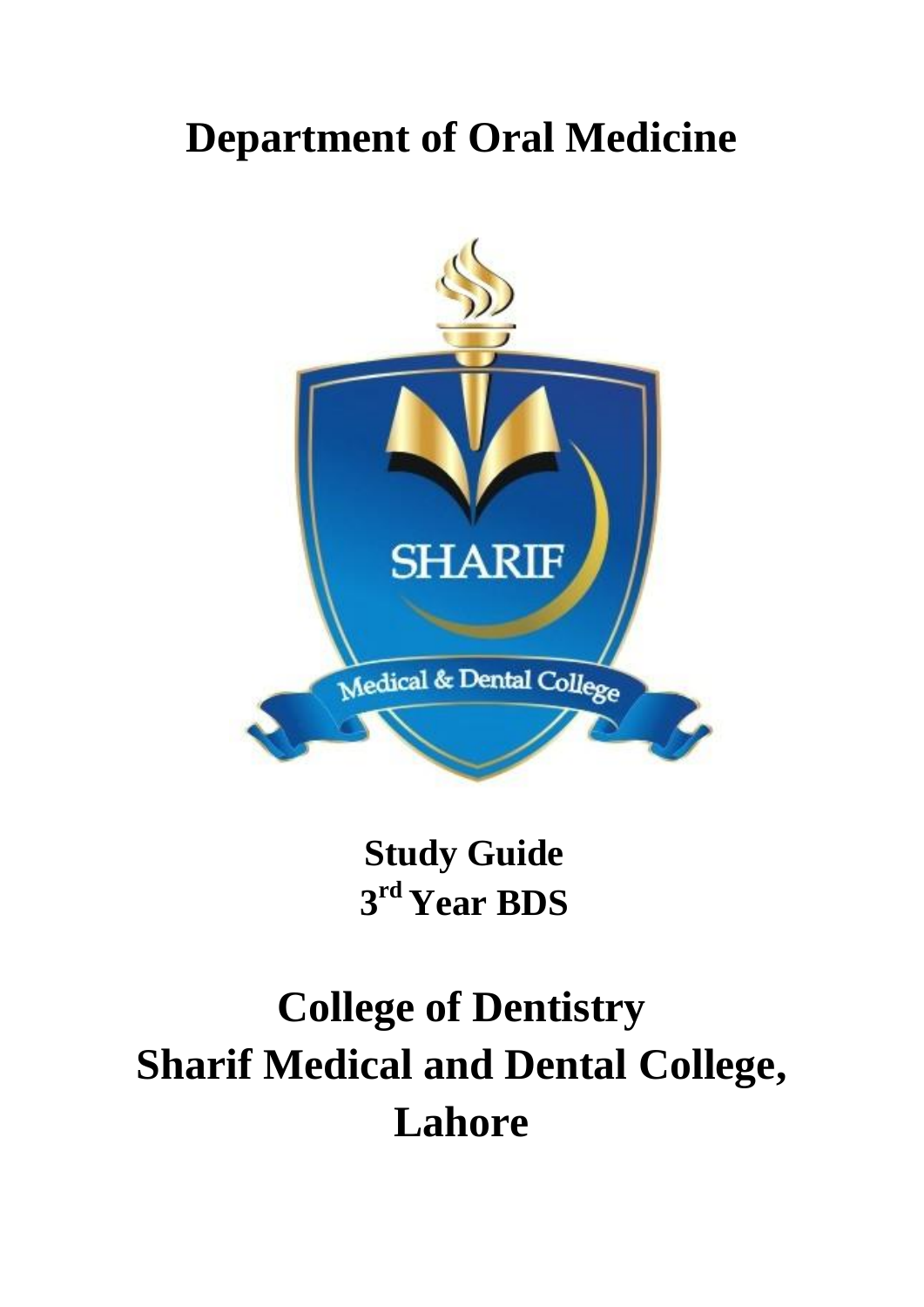

## **PREFACE**

Study guides can make a major contribution to learning. They are sometimes likened to a tutor sitting on the student's shoulder-available 24 hours a day to advise the student what he/she should be doing at any stage in their study. This study guide has been carefully designed keeping in view PMC curriculum guide lining dedicated effort by faculty is done to make this guide tailored to student's needs. Students feedback has been seeded and incorporated at all stages during study guide development. Curriculum is a living dynamic entity. Our aim to improve it by every passing day. This humble effort of all faculty acts as a guiding light for our dear students.

At SMDC we follow the traditional annual academic schedule in which the subject of Oral Medicine is taught in the third academic year of a dental student. Keeping in view the mission of UHS, Lahore and vision of our institute we have designed a training program which is intensive and at the same time interesting for the young minds. This guide includes details about various teaching activities which are to take place throughout the academic year along with the time allocation of each. A list of lectures to be conducted in this session with names of the instructors is attached. Broad learning outcomes of every section of the course accompanied by specific learning objective of every lecture is also included. A complete list of clinical work to be carried out in the clinic is part of this document. Details of various assessment and testing methodology are included and marks distribution for the subject in the  $3<sup>rd</sup>$  Professional examinations has been given. Names and email contacts of faculty have also been mentioned to foster better interaction between the teacher and the taught. A list of prescribed text and reference books forms part of this study guide. Since this document is the first of its kind we intend to improve upon it in light of the student-feedback every year.

### **Dr Aneela Amjad**

BDS, MCPS, Oral Surgery Associate Professor College of Dentistry, Sharif Medical and Dental College, Lahore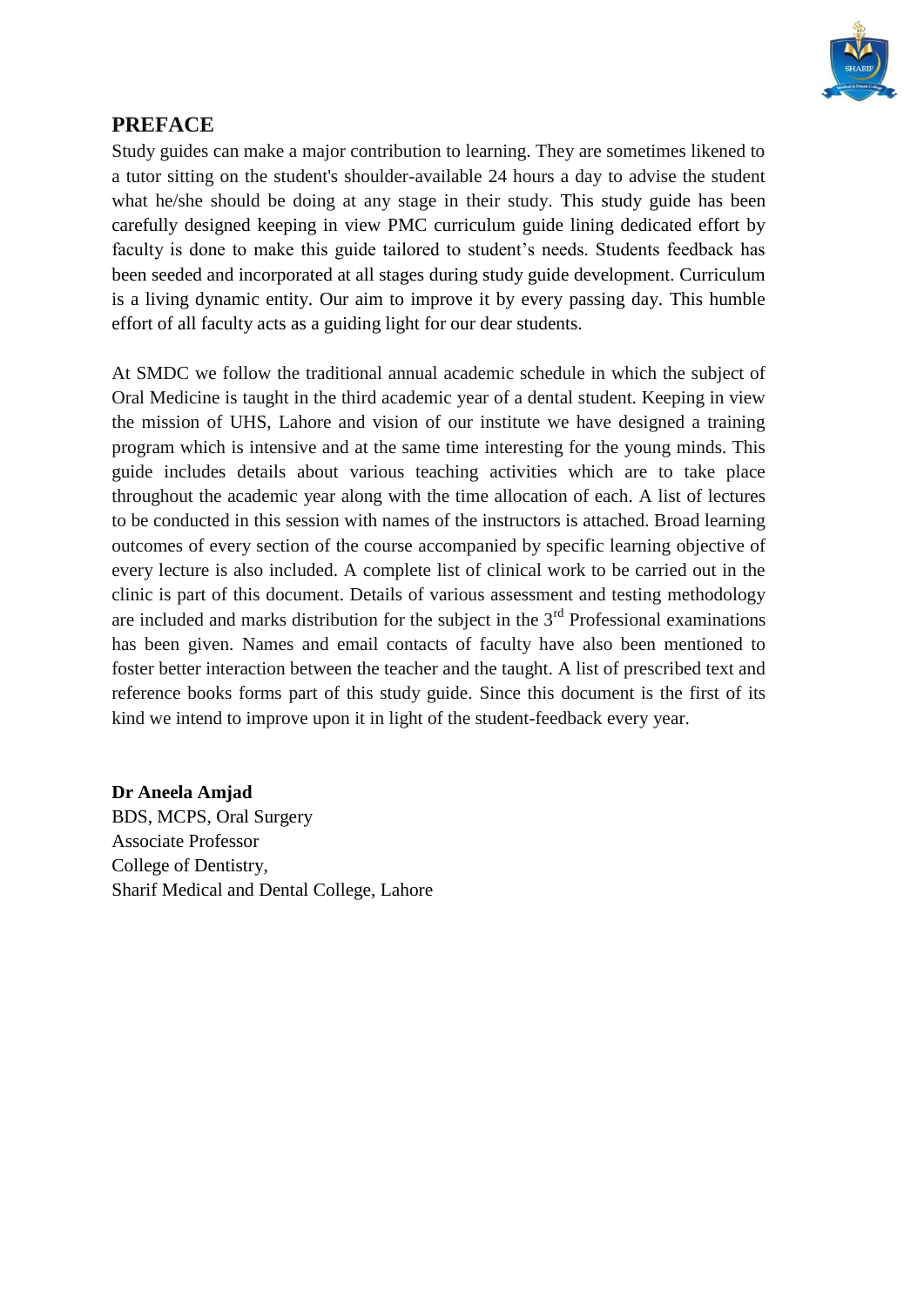

## **VISION & MISSION OF UHS**

Qualitative and Quantitative Revolution in Medical Education and Research through Evolution and thereby improve Health Care delivery to Populace.

UHS shall be innovative global center of excellence in learning and research, supporting a community of scholars and professionals committed to serving society, promoting the development of students to reach their true potential in becoming competent, ethical, caring, and inquiring health professionals for the benefit of the country and the wider world.

## **MISSION OF SMDC**

Sharif Medical & Dental College is dedicated to best serve the nation through preservation and dissemination of advanced knowledge and educating the students by latest trends in learning and research reaching levels pars excellence.

The Institution is committed to provide standardized quality medical education to its students by inculcating professional knowledge, skills and responsibilities in them with the aim of:

- Preparing them as modern physicians having initiative to act as future leaders in their respective fields and becoming lifelong learners.
- Encouraging the spirit of critical thinking through research and publication.
- Building up an understanding of the ethical values compatible with our religion, culture and social norms.
- Developing a sense of being responsible citizens of the society possessing professional competence and instilling in them the values of hard work and dedication thus preparing them to be accountable to the stakeholders and the state.

The Institution is devoted to keep abreast its faculty with the latest trends in Medical Education encompassing teaching/learning methodologies, assessment tools, research opportunities and professionalism to facilitate their professional development, competencies, and commitment towards continues learning.

Our patient-centered mission is achieved by outstanding medical care & services in professional practice with due emphasis and focus on our local health needs.

Our mission further elaborates upon establishing academic and research facilities in areas of local demand under global gold standards and leading advancement in research, education &

patient care.

## **VISION OF SMDC**

To be recognized for the provision of a safe and functional environment conducive to collaborative teaching & learning, comfortable working atmosphere, and conducting world class research through professionalism and excellence.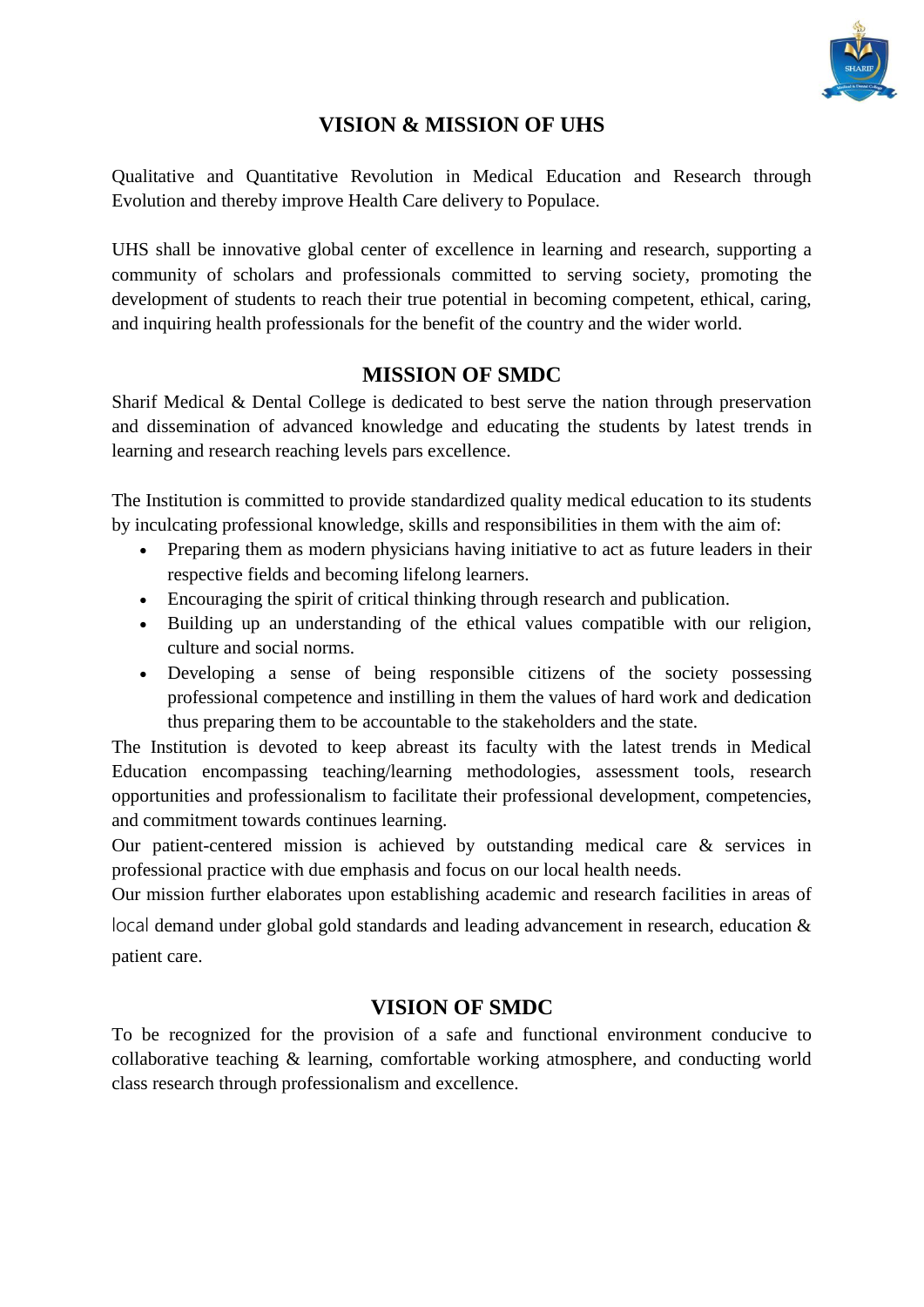

## **LIST OF CONTENTS**

| Sr. No. | <b>Content</b>                           | Page No's              |
|---------|------------------------------------------|------------------------|
| 01      | PLANNED TEACHING ACTIVITIES              |                        |
| 02      | <b>TRAINING PROGRAM FOR LECTURES</b>     | $\mathfrak{D}_{\cdot}$ |
| 03      | LIST OF LECTURES AND LEARNING OBJECTIVES | 6                      |
| 04      | <b>ASSESSMENT PLAN</b>                   |                        |
| 05      | <b>STAFF CONTACTS</b>                    | 8                      |
| 06      | REFERENCES AND READING MATERIAL          | 9                      |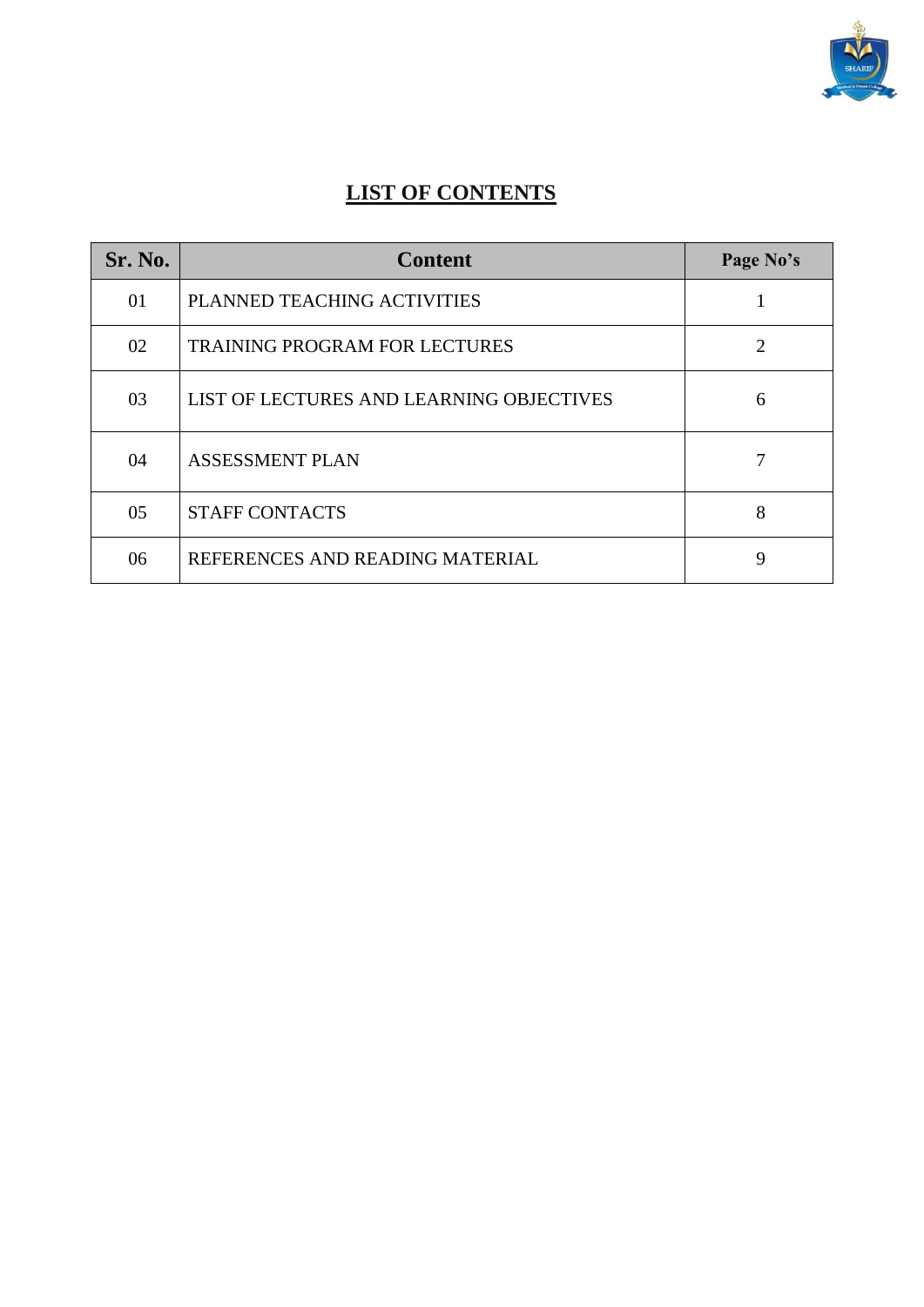

## **PLANNED TEACHING ACTIVITIES**

PMC has allocated 150 hours of teaching in the subject of Oral Medicine for the BDS course. In order to meet this requirement following teaching modules have been planned. These modules have been carefully designed to impart core knowledge of Oral Medicine in a manner that an undergraduate student can grasp the subject fully and is adequately prepared for university examinations.

#### **Lectures:**

A total of 70 lectures are planned for the entire year. The lectures will be conducted by the Associate professor or by senior lecturers that have completed their post- graduation in the subject of Oral Medicine. The lectures will be interactive and students should actively participate in them to clear their doubts. The students are required to take notes of the lectures and study the topic with the help of prescribed text books in light of the learning objectives of the topic enunciated by the teacher at the beginning of each lecture.

#### **Clinical training:**

Three days for clinical training has been planned per week. It will comprise of dividing the whole class in to five equal batches and one batch comes to the dental clinic consisting of 10 students where clinical demonstrations are given on patients related to

- Cross infection control protocols
- Try set up for patient examination
- Chair positioning, patients and doctors positioning while examination
- Detailed history taking
- Performing detailed patient examination that includes extra oral and intral oral examination

Students are required to enter their work in their quota books and get them checked by the instructors daily on completion of the day regularly.

#### **Tutorials:**

One tutorial class per week is proposed throughout the academic session. The class will be divided into 03 batches. Topics for the tutorial will be notified at least one week before the class. Three instructors, one senior and two junior, will be deputed for every batch on rotation basis. A pre-tutorial quiz or test will be held before tutorial discussion so that the students come prepared for the topic. During this interactive session the students must clear their concepts regarding the topic by actively engaging with their respective teachers.

#### **Case based learning:**

Case based learning classes will be conducted from time to time throughout the academic year. A clinical problem with a short history will be notified at least one week before the occurrence. The learning objectives and suggested reading material will also be notified along with it. The class will be divided into smaller groups for effective conduct of the proceedings. A senior instructor will be facilitating the discussion in interactive session and students are required to generate the discussion amongst themselves in line with the learning objectives of the topic.

### **Seminars:**

Departmental seminars are to take place periodically once the students have covered a substantial quantum of course work. Preferably clinical topics will be allocated to students and they will present a very short case history with ongoing treatment of the patient along with other available drug treatment options. Each presentation will be of 10-15 minutes duration with a Question & Answer session after it. All seminars on clinical topics will be conducted in coordination with the clinical side and wherever possible relevant clinical consultant would be requested to participate in the session.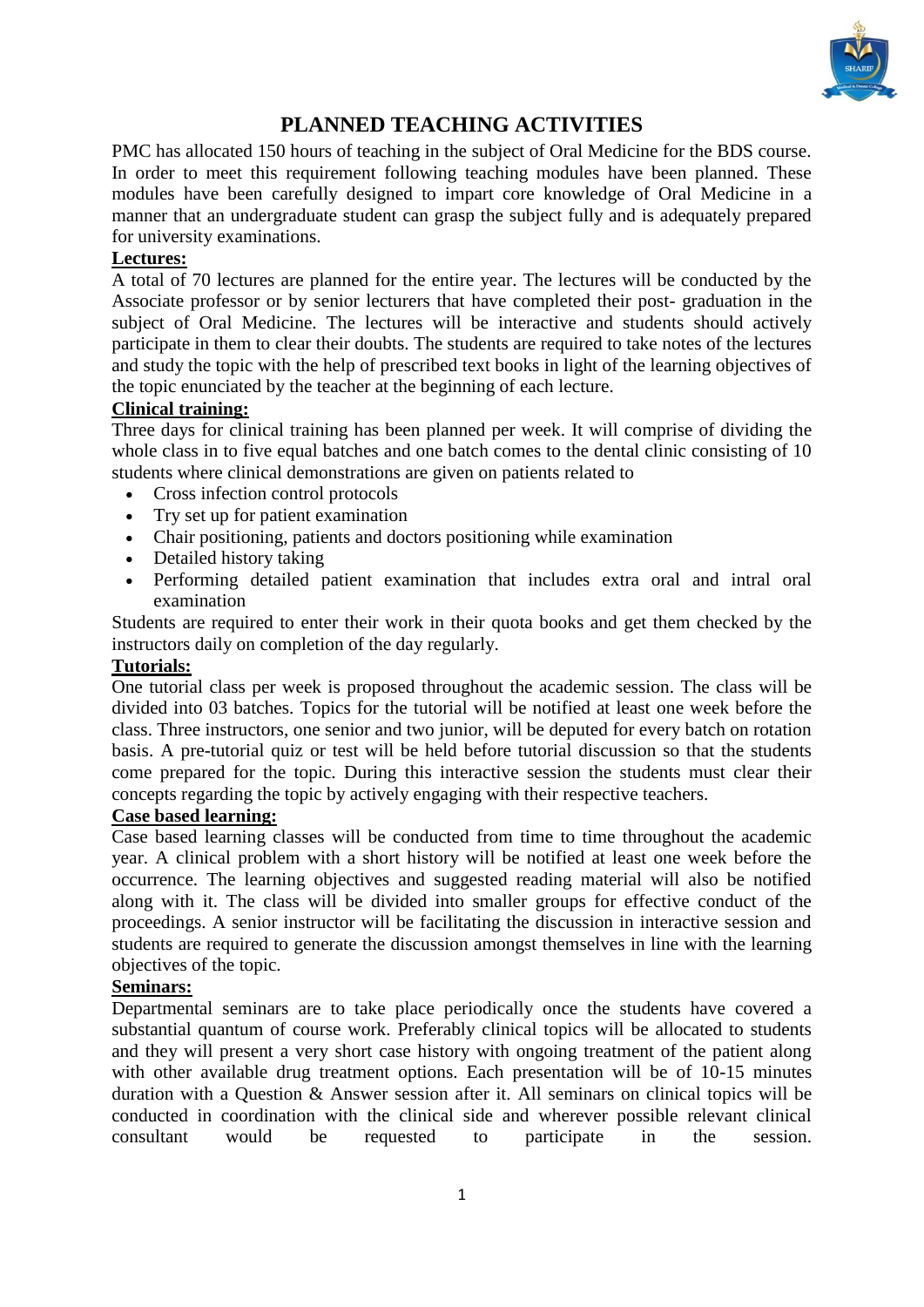

## **TRAINING PROGRAM FOR LECTURES**

- Oral Medicine is the part of dentistry that is involved in the diagnosis and non-surgical treatment of primary and secondary disease involving the oral and para-oral structures including lymph nodes, salivary glands and TMJ disorders. Also it is concerned with the oral manifestations of systemic diseases and the oral and dental care of patients with special needs.
- Oral Medicine provides an essential link between dentistry and medicine. Practitioners in this field must possess a thorough knowledge of basic physiological and pathological mechanisms that contribute to health and disease. To become competent in the practice of oral medicine, one must perform proper assessment of patients including history taking and physical examination and develop a treatment plan.
- Teaching of Oral Medicine shall be horizontally integrated with General Surgery, General Medicine, Oral Pathology and Periodontology and vertically with Oral and Maxillofacial Surgery, Orthodontics, Oral Biology and General Pathology.

| Sr. No.        | ັັ<br><b>Topics</b>                                                                                                                                                                                                                                                                                                                   | Facilitator      |
|----------------|---------------------------------------------------------------------------------------------------------------------------------------------------------------------------------------------------------------------------------------------------------------------------------------------------------------------------------------|------------------|
| 1              | Significance of oral medicine<br>$\bullet$<br>Oral diagnosis<br>History<br>Examination<br>Investigation<br>Treatment                                                                                                                                                                                                                  | Dr. Aneela Amjad |
| $\overline{2}$ | Introduction<br>$\bullet$<br>Oral mucosa<br>$\bullet$                                                                                                                                                                                                                                                                                 | Dr. Aneela Amjad |
| 3              | Classification<br>$\bullet$<br><b>Bacterial infections</b><br><b>ANUG</b><br>$\bullet$<br>Syphilis<br>Gonorrhea<br>Tuberculosis<br><b>Fungal Infection</b><br>Candidiasis<br>$\bullet$<br><b>Viral Infections</b><br><b>HSV</b><br>$\bullet$<br>Vericella zoster virus<br><b>EBV</b><br>Coxsakie virus<br>Paramyxovirus<br><b>HIV</b> | Dr. Aneela Amjad |
| $\overline{4}$ | <b>Oral Infections</b><br>Classification<br>Mechanical<br>Thermal<br>Traumatic<br>Infection<br>Factitious<br>Reactive<br>Recurrent<br>$\bullet$                                                                                                                                                                                       | Dr. Aneela Amjad |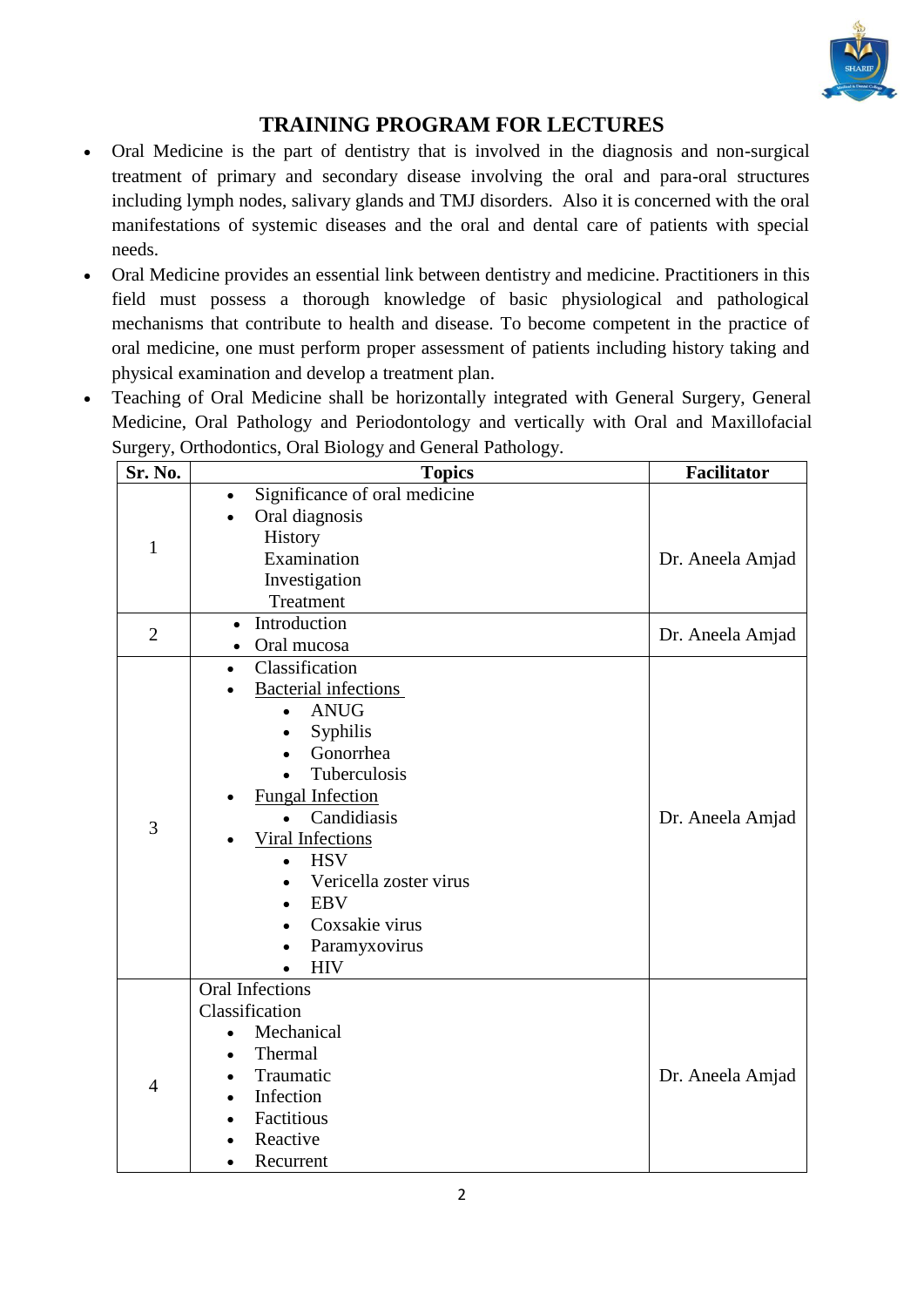

| Dr. Ayesha Khalid |
|-------------------|
|                   |
|                   |
|                   |
|                   |
|                   |
| Dr. Ayesha Khalid |
|                   |
|                   |
|                   |
|                   |
|                   |
| Dr. Aneela Amjad  |
|                   |
|                   |
|                   |
|                   |
|                   |
|                   |
| Dr. Aneela Amjad  |
|                   |
|                   |
|                   |
|                   |
|                   |
|                   |
|                   |
|                   |
|                   |
|                   |
|                   |
|                   |
| Dr. Aneela Amjad  |
|                   |
|                   |
|                   |
|                   |
|                   |
|                   |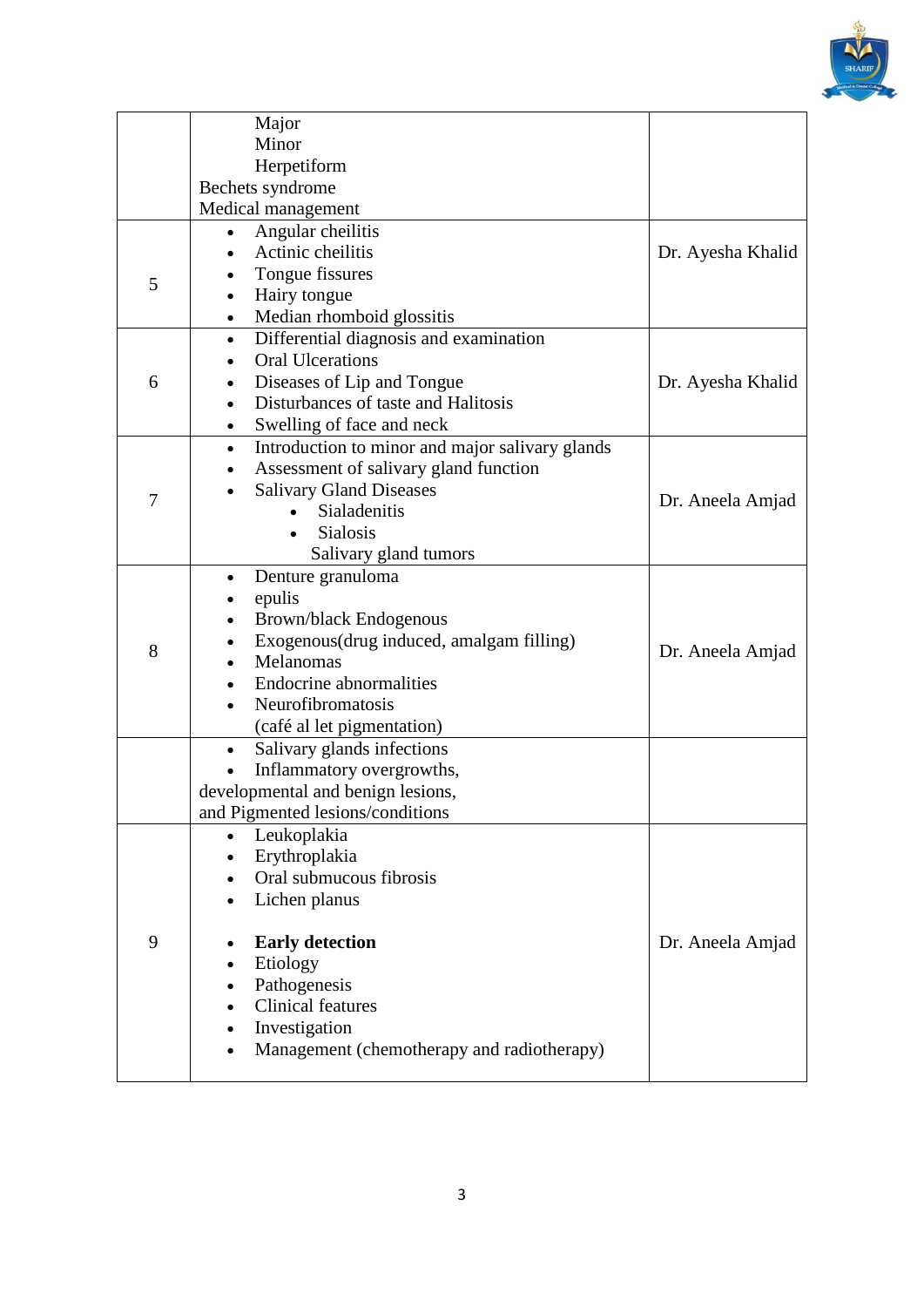

|    | Clinical features                                    |                  |
|----|------------------------------------------------------|------------------|
|    | Diagnosis and management of                          |                  |
|    | <b>Lichen Planus</b>                                 |                  |
|    | Pemphigus                                            |                  |
|    | pemphigoid                                           |                  |
|    | Erythema multiform                                   | Dr. Saba Saleem  |
| 10 | Epidermolysis bullosa                                |                  |
|    | Lupus erythematosis                                  |                  |
|    | Systemic sclerosis                                   |                  |
|    | Graft versus host disease                            |                  |
|    | Mucocutaneous and connective tissue disorders        |                  |
|    | Celiac disease                                       |                  |
|    | Crohn's disease                                      |                  |
| 11 | Orofacial granulomatosis                             | Dr. Saba Saleem  |
|    | Ulcerative colitis                                   |                  |
|    | Gastroesophageal reflux disease<br>$\bullet$         |                  |
|    | <b>Blood and Nutrition Disorders</b>                 |                  |
|    | Anaemia                                              |                  |
|    | Leukaemia                                            |                  |
|    | Platelet abnormalities                               |                  |
|    | Nutritional deficiencies                             |                  |
|    | scurvy                                               |                  |
|    |                                                      |                  |
|    | <b>Endocrine Disturbances</b>                        |                  |
| 12 | Adrenocortical                                       | Dr. Saba Saleem  |
|    | Thyroid                                              |                  |
|    | Diabetes mellitus                                    |                  |
|    |                                                      |                  |
|    | Renal diseases                                       |                  |
|    | <b>Chronic Renal Failure</b><br>$\bullet$            |                  |
|    | Dialysis patients                                    |                  |
|    | Renal transplant patients                            |                  |
|    | Introduction                                         |                  |
|    | Impact of immunity on oral health                    |                  |
| 13 | Hypersensitivity reactions                           | Dr. Aneela Amjad |
|    | Angioedema                                           |                  |
|    | Oral reaction to drug therapy                        |                  |
|    | • Gastrointestinal disorders                         |                  |
|    | Oral manifestation of systemic diseases<br>$\bullet$ |                  |
|    | • Immunity                                           |                  |
|    | Definition and classification<br>$\bullet$           |                  |
|    | <b>Clinical features</b>                             |                  |
| 14 | Diagnosis and management                             |                  |
|    | Neuropathic pain                                     |                  |
|    | Trigeminal Neuralgia<br>$\bullet$                    | Dr. Aneela Amjad |
|    | Glossopharyngeal Neuralgia<br>$\bullet$              |                  |
|    | Post herpetic Neuralgia                              |                  |
|    | Headache                                             |                  |
|    | Migraine                                             |                  |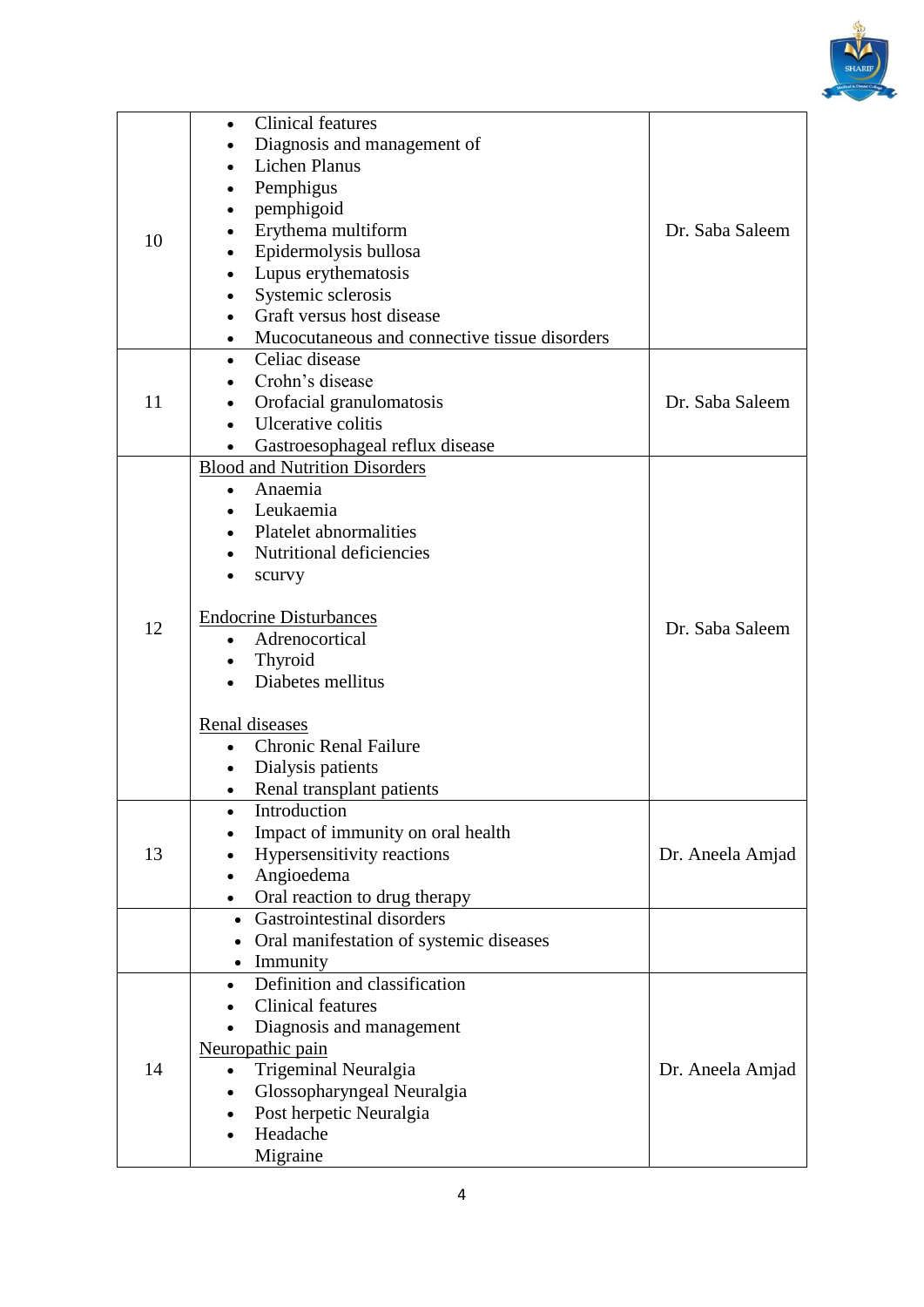

|    | Tension type Facial Paralysis<br>$\bullet$           |                  |  |  |  |  |
|----|------------------------------------------------------|------------------|--|--|--|--|
|    | <b>Multiple Sclerosis</b><br>$\bullet$               |                  |  |  |  |  |
|    | Extrapyramidal Syndrome                              |                  |  |  |  |  |
|    | Orofacial Pain and Neurological Disturbances         |                  |  |  |  |  |
|    | Normal anatomy<br>$\bullet$                          |                  |  |  |  |  |
|    | Etiology of TMJ disorders                            |                  |  |  |  |  |
|    | Examination and investigations                       |                  |  |  |  |  |
| 15 | Myofacial pain and management                        | Dr. Aneela Amjad |  |  |  |  |
|    | Internal derangement and management                  |                  |  |  |  |  |
|    | <b>Bruxism</b>                                       |                  |  |  |  |  |
|    | Temporo-mandibular Joint Disorder                    |                  |  |  |  |  |
|    | Disorder of the teeth<br>$\bullet$                   |                  |  |  |  |  |
| 16 | Hypodontia<br>$\bullet$                              | Dr. Aneela Amjad |  |  |  |  |
|    | Variation in eruption and size of teeth<br>$\bullet$ |                  |  |  |  |  |
|    | Different disorders of bone                          |                  |  |  |  |  |
|    | Vasovagal shock<br>$\bullet$                         |                  |  |  |  |  |
|    | Hyper and hypoglycaemic shock                        |                  |  |  |  |  |
|    | Anaphylactic shock                                   |                  |  |  |  |  |
|    | Cardiac arrest                                       |                  |  |  |  |  |
| 17 | Respiratory arrest                                   |                  |  |  |  |  |
|    | Asthma                                               | Dr. Aneela Amjad |  |  |  |  |
|    | <b>CVA</b>                                           |                  |  |  |  |  |
|    | <b>Addisonian Crises</b>                             |                  |  |  |  |  |
|    | Epilepsy                                             |                  |  |  |  |  |
|    | Hyperventilation                                     |                  |  |  |  |  |
|    | Acute chest pain                                     |                  |  |  |  |  |
|    | Disorders of teeth and bone                          |                  |  |  |  |  |
|    | <b>Medical Emergencies</b>                           |                  |  |  |  |  |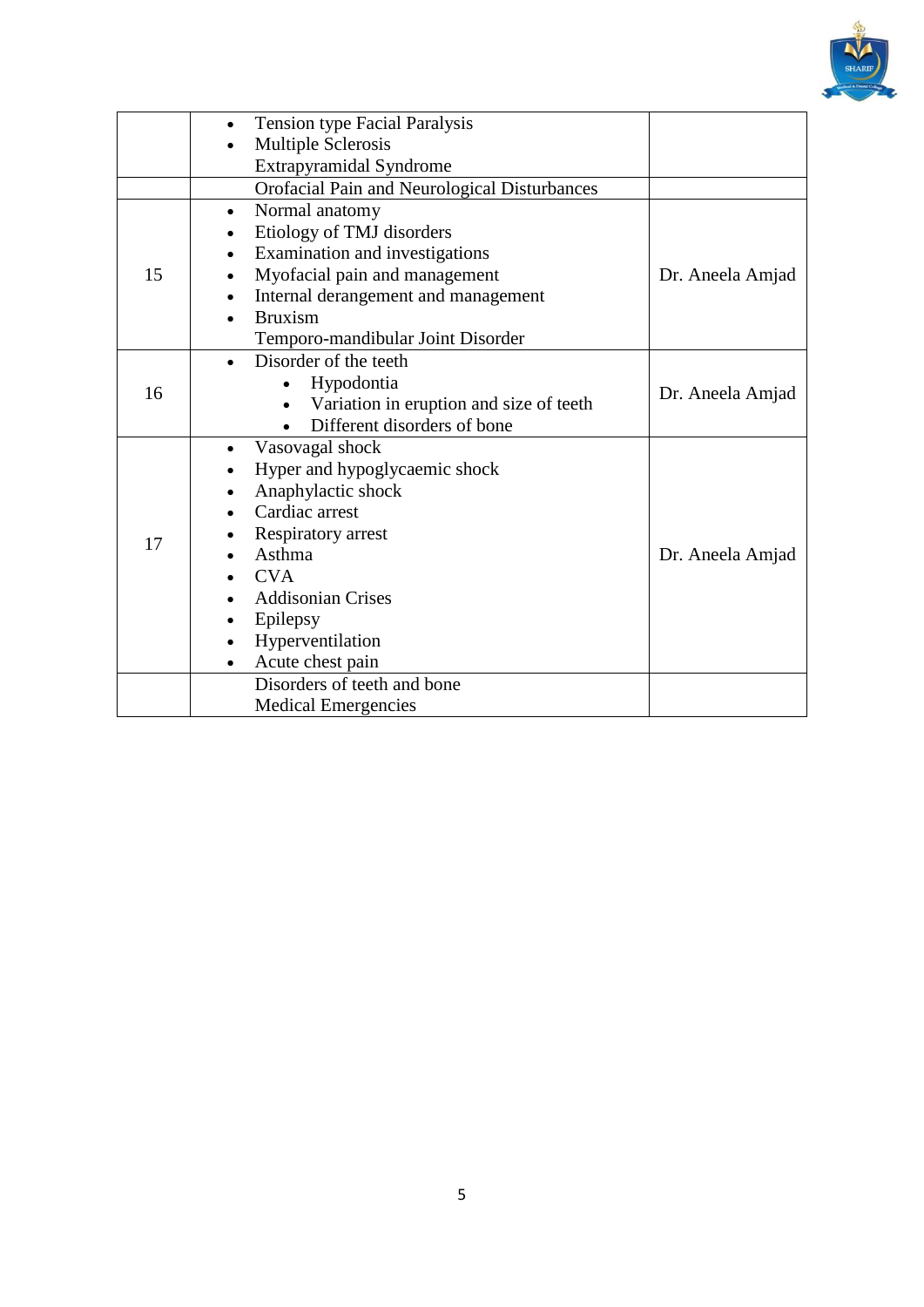

## **LIST OF LECTURES AND LEARNING OBJECTIVES**

### **Course Objectives:**

By the end of the course taught, student should be able to:

- 1. Elicit, record and interpret an accurate history from patients of any age within the scope of Oral Medicine practice
- 2. Perform an appropriate clinical examination on patients of any age within the scope of Oral Medicine practice
- 3. Select and request (and in some instances undertake) appropriate and relevant investigations within the scope of Oral Medicine practice.
- 4. Interpret and where necessary seek clarification on the meaning of a range of laboratory and imaging investigation results to inform subsequent patient care
- 5. Undertake safe and effective prescription of drugs
- 6. Correlate health of the lips and oral soft tissues to disease states and use this insight to inform patient care
- 7. Investigate, diagnose and manage patients with oral soft tissue disease with hypersensitivity basis
- 8. Diagnose and manage viral, bacterial, fungal and other infections of the oral soft tissues
- 9. Describe the structure and function in health of salivary glands and saliva.
- 10. Correlate health of salivary gland tissues to disease states and use this insight to inform patient care.
- 11. Diagnose and appropriately manage patients presenting with orofacial pain of odontogenic and non-odontogenic origin.
- 12. Minimize risk of, recognize, assess and treat other acutely unwell adult and pediatric patients including simple faint, postoperative bleeding, hyperventilation, angina, myocardial infarction, acute asthma, anaphylaxis, diabetic emergencies, seizures and adrenal insufficiency.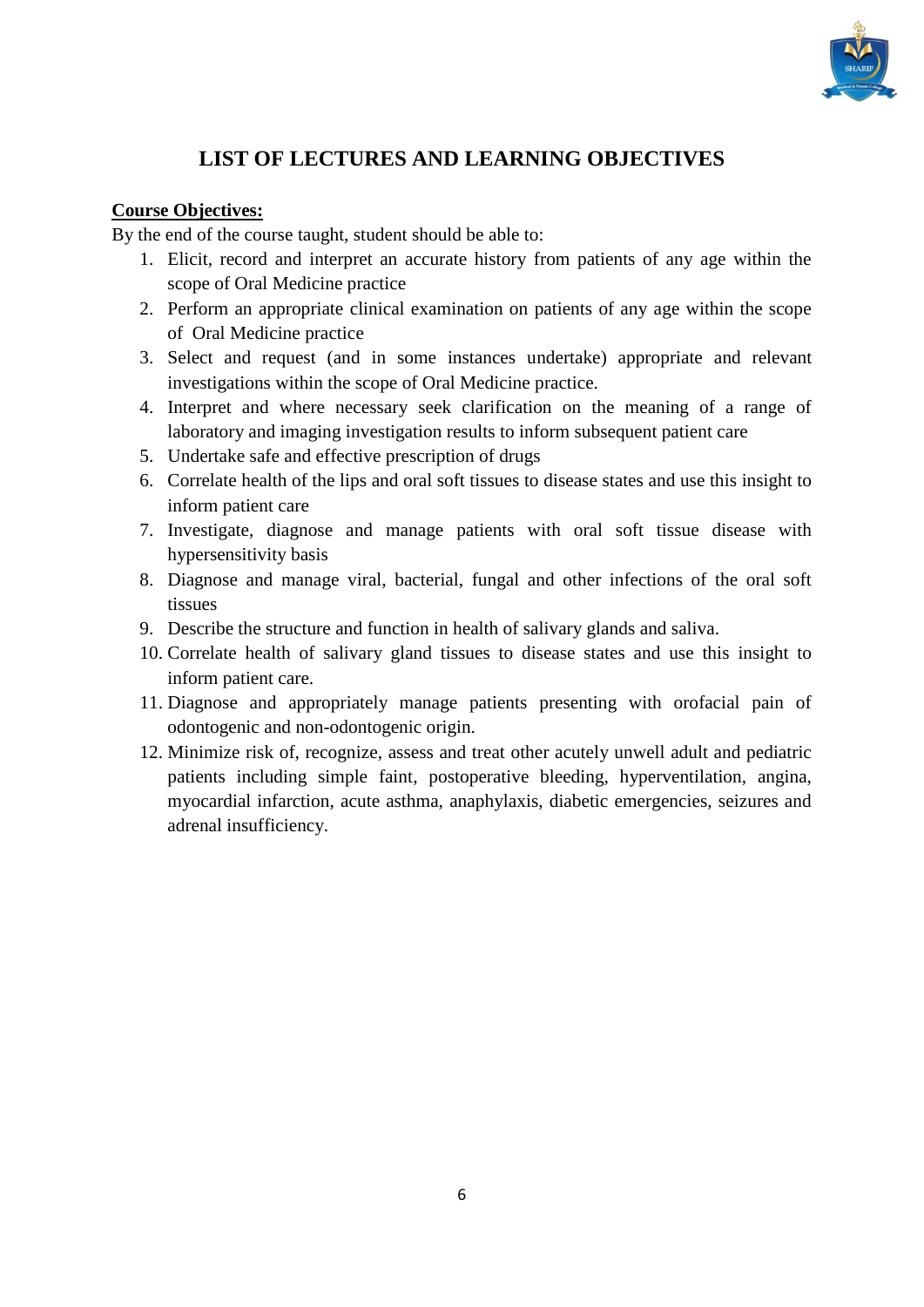

## **ASSESSMENT PLAN**

Following modes of assessment are planned for the class in the subject of Oral Medicine. This plan has been designed keeping in view the university curriculum and hopefully will facilitate the students in preparing for professional examinations in the subject.

## **1. Class and Clinical Test**

- Tests consisting of MCQ's and SEQ's are conducted every month and sometimes twice a month to assess the students on the topics covered in that month.
- Sendup examination consisting of MCQ's, SEQ's and OSPE at the end of the session.
- At the end of each batch rotation, Clinical Evaluation Test is conducted. This test includes examination of patient (history & introduction, general physical examination, extra oral examination, intra oral examination), Table Viva with X-rays & OSCE.

## **2. Attendance**

The attendance of the students is maintained separately for clinical and theory lectures and is mandatory for the students to have 75% attendance to appear in the test.

## **3. Term Clinical & Theory Evaluation Test**

At the end of each term a clinical and theory evaluation is conducted. This clinical test includes examination of patient (history & introduction, general physical examination, extra oral examination, intra oral examination), Table Viva with X-rays & OSCE.

## **4. Clinical skill observation & performance as reflected on their clinical quota books**

## **5. Mini-CEX (Mini-Clinical Examinations)**

 Mini Clinical examinations are done and formative assessment is done at the end of clinical examination for the better learning of students, and also to identify the shortcomings in clinical examination.

### **6. Assignments:**

- Small group discussion on different topics allotted to  $3<sup>d</sup>$  year BDS students. Individual Presentations on allotted topics.
- Posters related to different topics of Oral Medicine. 3-D Models of gross specimens.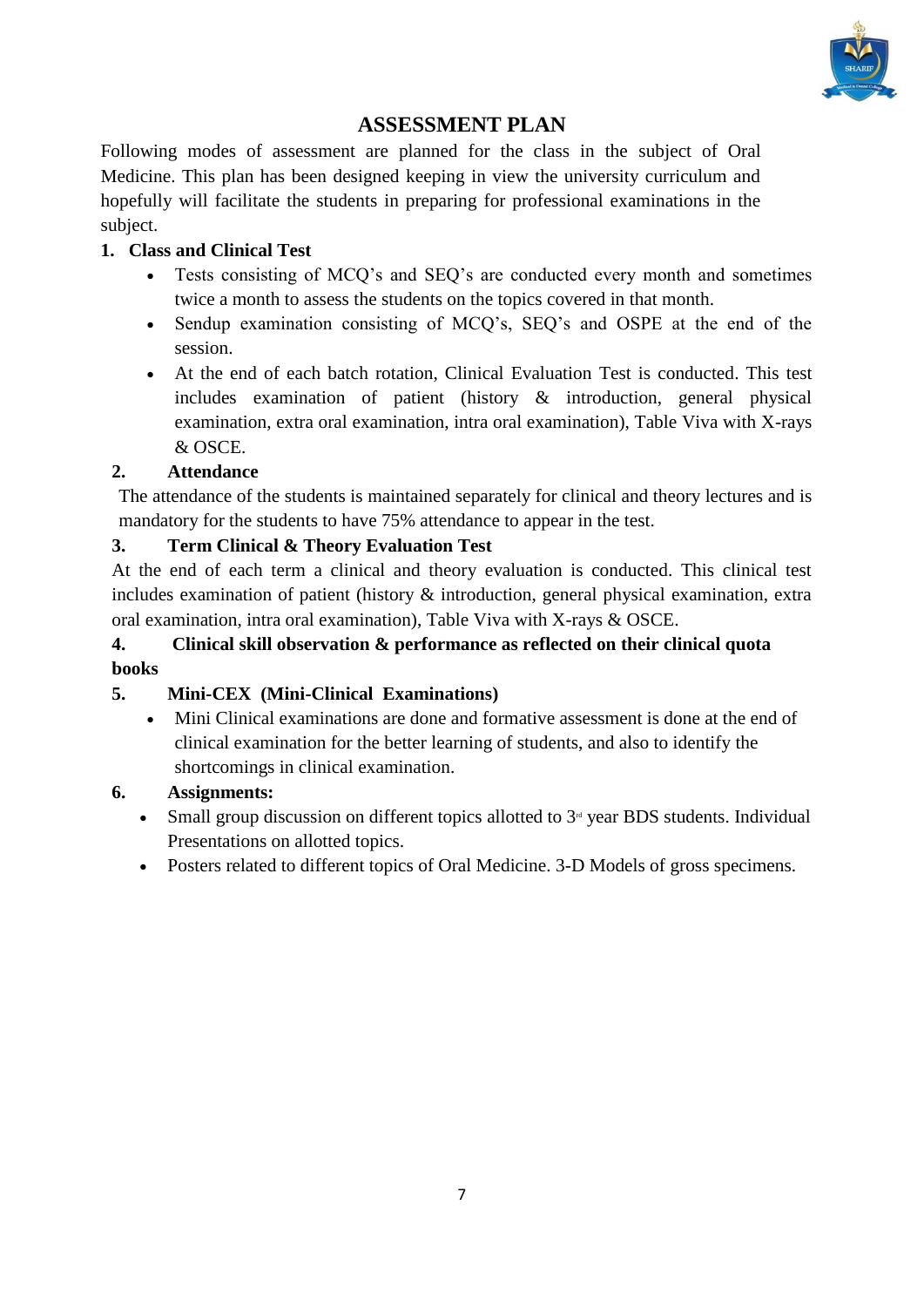

## **STAFF CONTACTS**

| Sr. No | <b>Name</b>      | <b>Email Address</b>     |
|--------|------------------|--------------------------|
| 01     | Dr Aneela Amjad  | aneelaamjad.aa@gmail.com |
| 02     | Dr Ayesha Khalid | drayeshak07@gmail.com    |
| 03     | Dr. Saba Saleem  | dr.sabasaleem@yahoo.com  |